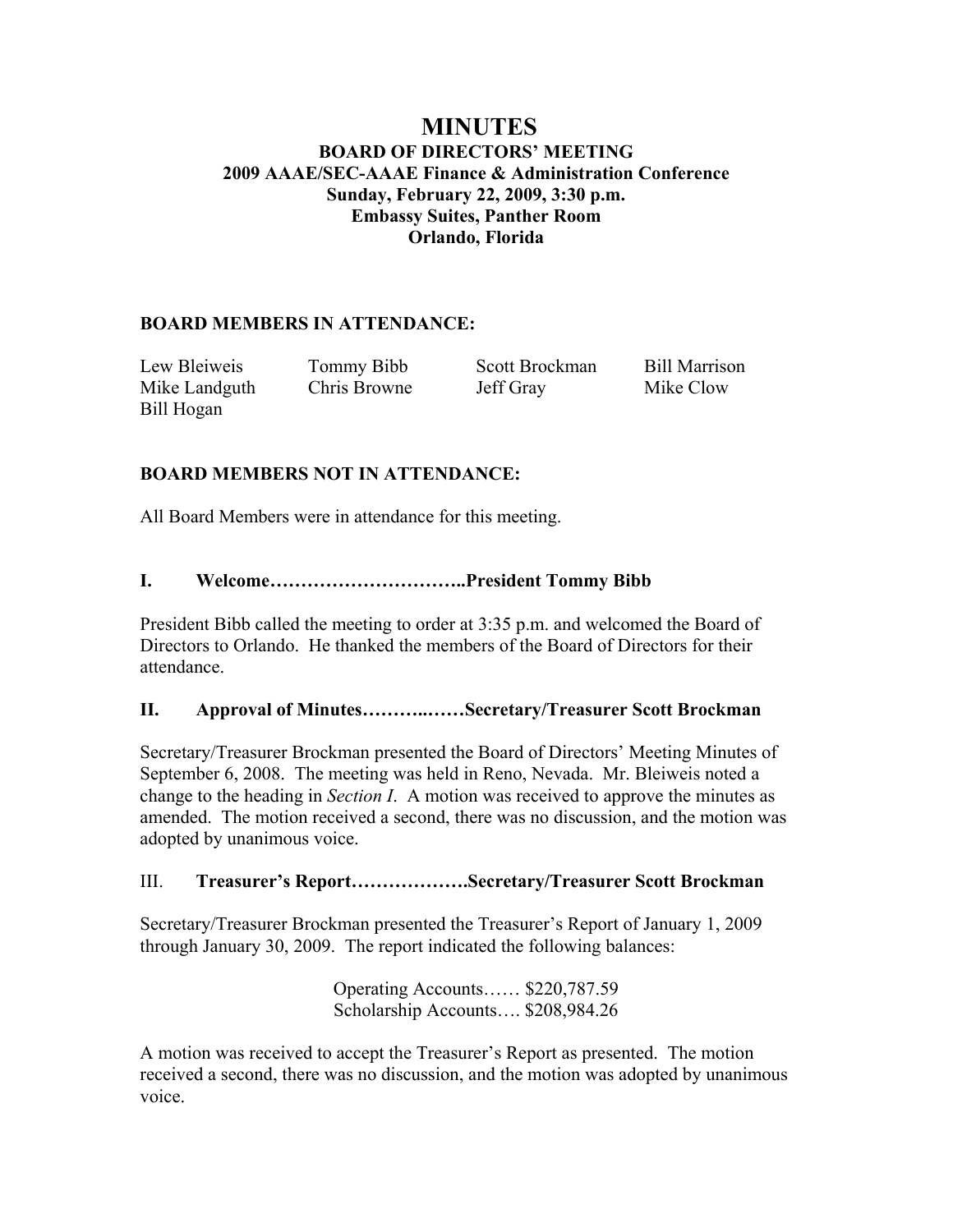### **BOARD OF DIRECTORS' MEETING MINUTES February 22, 2009 Page 2**

Mr. Brockman presented an Auditor's Report from Foti, Flynn, Lowen and Company, CPAs, from Roanoke, Va., for the period ending June 30, 2008. Following brief discussion a motion was offered to receive and file the report. The motion received a second, there was no further discussion and the motion was adopted by unanimous voice.

Mr. Brockman offered the 2009-2010 SEC-AAAE Budget and an amendment to the 2008-2009 Budget for approval. Following discussion, a motion was offered to approve the budgets as revised. The motion was seconded, there was no further discussion and the motion was adopted by unanimous voice.

Mr. Brockman offered the 2009-2010 SAMA Educational Foundation, Inc., budget for approval. Following discussion, including the review of the current cap on funding and additional scholarships, a motion was offered to approve the budget as presented. The motion was seconded, there was no further discussion and the motion was adopted by unanimous voice.

# IV. **COMMITTEE REPORTS**

## **Executive Secretary………………………Bob Brammer**

Mr. Brammer had nothing to report at this time.

#### **2009 Finance and Administration Conference……………………………….Judi Olmstead, Madam Co-Chairman Toney Coleman, Co-Chairman**

Ms. Olmstead and Mr. Coleman welcomed the Chapter to Orlando and the 2009 AAAE/SEC-AAAE Finance and Administration Conference. Ms. Olmstead provided an overview of the programs, an update on attendance and a review of some of the speakers and their topics. Ms. Olmstead noted that 116 persons had registered for the conference and sponsorships were \$2,500 below last year. The theme for the event is "Navigating Cloudy Skies Through Strategic Business Planning." Ms. Olmstead and Mr. Coleman received an ovation from the Board for their good work.

#### **2009 Annual Conference……………….Christopher Browne**

Mr. Browne provided a complete and extensive overview of the planning for the 2009 SEC-AAAE Annual Conference to be held in Washington, DC. The meeting will be held at the Hyatt Regency in Reston, Va. The dates are May 3-5, 2009 and rooms are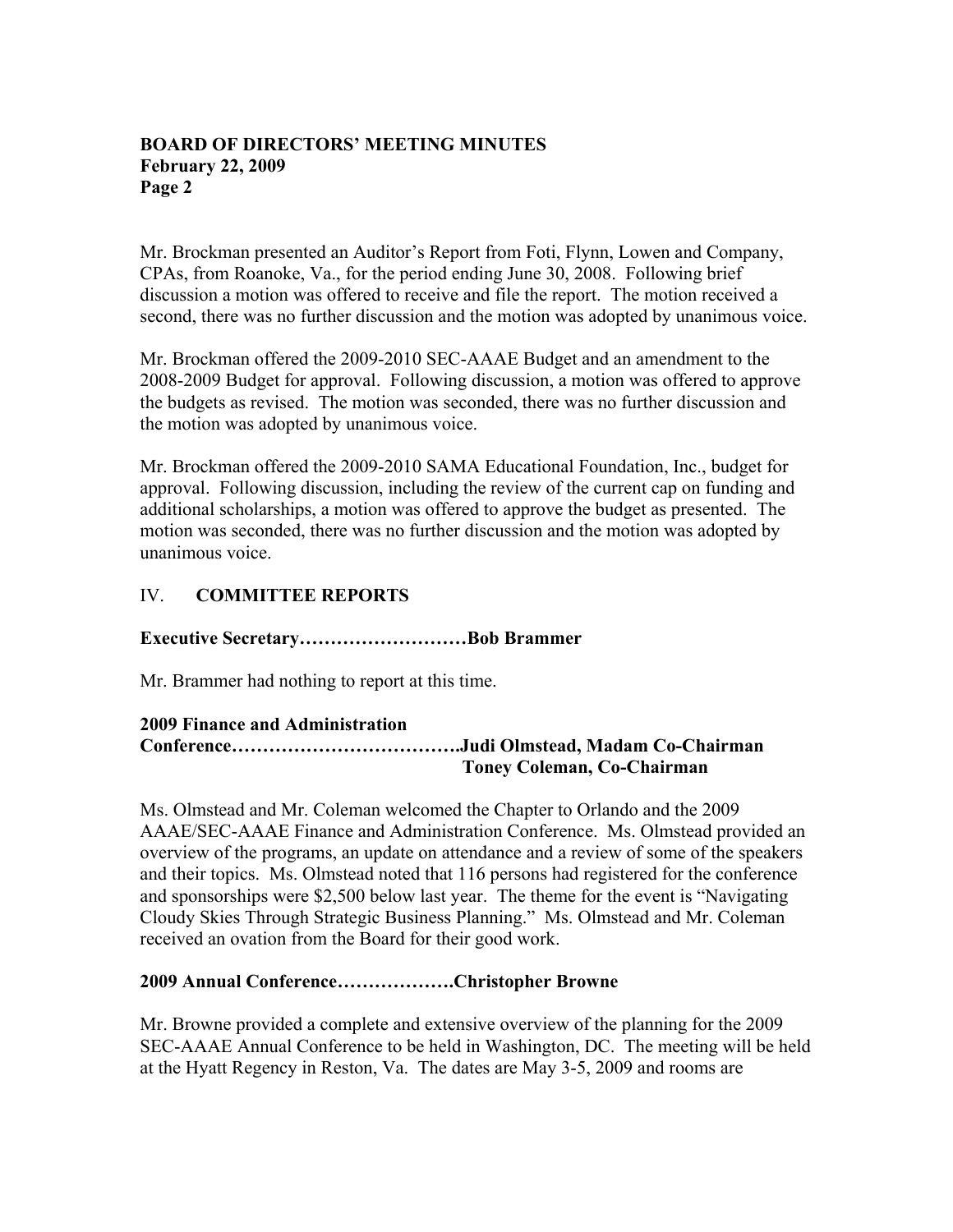### **BOARD OF DIRECTORS' MEETING MINUTES February 22, 2009 Page 3**

approximately \$260 per night for single/double occupancy. Registration information is available on the Chapter web site at www.secaaae.org.

### **2010 Finance and Administration Conference………………………………Bill Marrison**

Mr. Marrison noted that Hutchinson Island, north of West Palm Beach, Fl., has been chosen as the host city for the event. The dates are February 21-24, 2010. Planning is currently underway for the event and room rates are approximately \$159.00 per night.

## **2010 Annual Conference……………….Scott Brockman**

Mr. Brockman provided a complete overview of the conference scheduled for April 17- 21, 2010 at the Marriott Hotel in Memphis, Tenn. Room rates are approximately \$165 for single/double occupancy. Space is available for 40 to 65 exhibitors. A complete conference package including a proposed budget was delivered to the Board of Directors for their review.

## **Professional Education Committee……Scott Brockman, Chairman**

Mr. Brockman reported that one candidate was seated for their A.A.E. oral exam at this conference and passed. As of January 31, 2009, there are 490 executive candidates in the accreditation program and 431 A.A.E.'s. Mr. Brockman noted that the AAAE Study Modules were being completely rewritten. President Bibb thanked Mr. Brockman for his continued dedication and good work.

## **Scholarship Committee…………………Jeff Gray, Chairman**

Mr. Gray noted that letters have been forwarded to the participating schools and applications are due February 27, 2009. Six scholarships will be awarded this year. The previously approved *Scholarship Award Policy* will be presented to the general membership for approval at its next meeting.

| <b>Embry-Riddle Aeronautical University</b> |  |  |              |            |
|---------------------------------------------|--|--|--------------|------------|
|                                             |  |  |              | , Chairman |
|                                             |  |  | $\mathbf{X}$ |            |

 **Kim Wade, Chapter Liaison** 

Ms. Wade was not in attendance.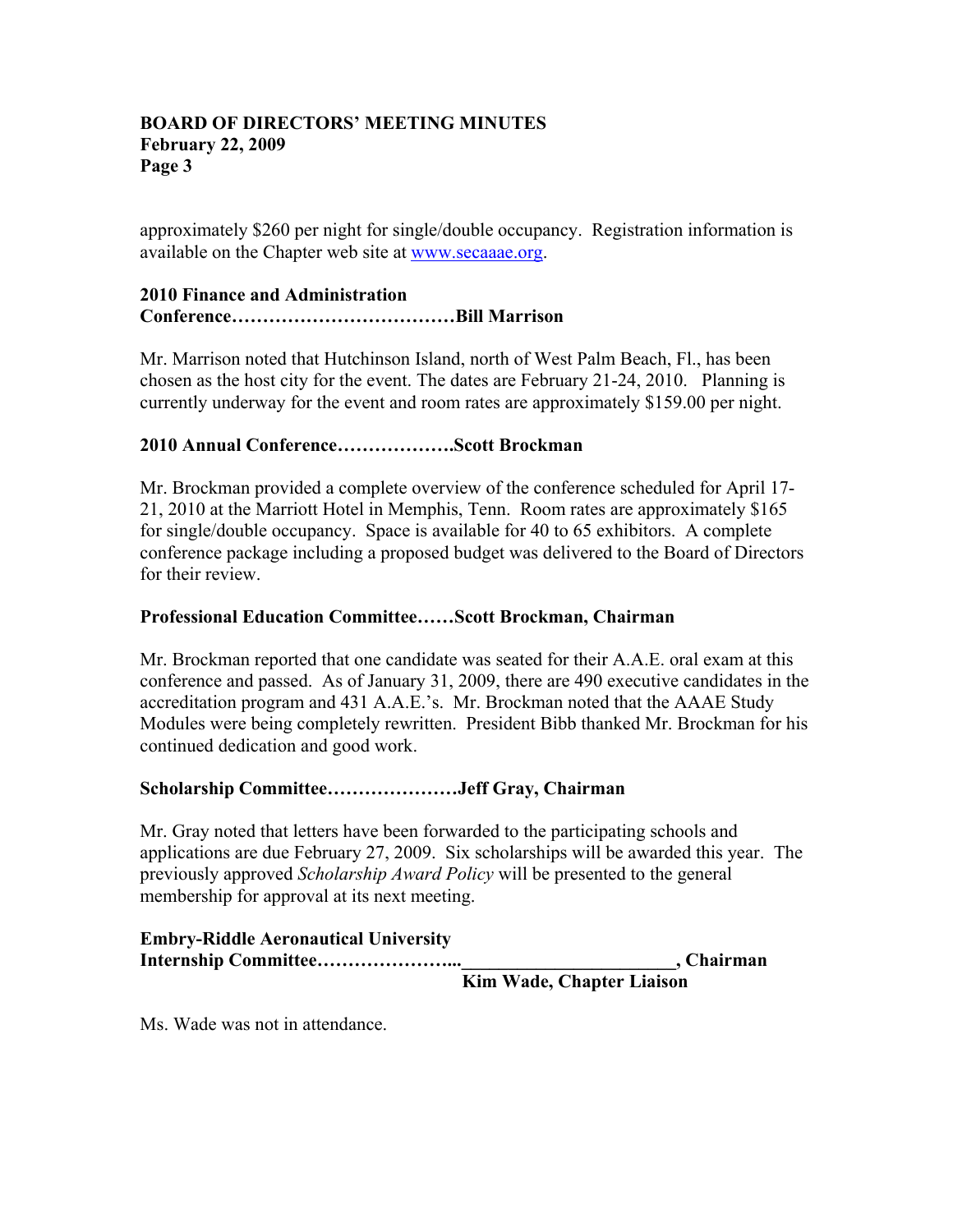### **BOARD OF DIRECTORS' MEETING MINUTES February 22. 2009 Page 4**

### **Corporate Liaison Committee………….Claudia Holliway, Madam Chairman Heather Chaney, Madam Co-Chairman**

Ms. Holliway reported that the Corporate Committee has nine active members and the group is preparing to establish its corporate awards for presentation at the upcoming annual conference. President Bibb expressed his appreciation for the work the Corporate Committee has accomplished thus far this year.

#### **General Aviation Committee…………...Hope Macaluso, Madam Chairman**

Ms. Macaluso was not in attendance.

### **Membership Committee………………...Sean Tracey, Chairman**

Mr. Tracey was not in attendance.

## **Transportation Security Services (TSS) Committee…………………………….....Christopher Browne, Chairman**

Mr. Browne provided a brief update on the workings of the committee and its recent December 2008 meeting.

#### **Nominations Committee………………..Lew Bleiweis, Chairman**

Mr. Bleiweis noted that he and his committee would provide a slate for consideration during the course of the 2009 SEC-AAAE Annual Conference. Ms. Kim Wade from Atlanta, Ga., and Mr. Greg Kelly from Savannah, Ga., serve with Mr. Bleiweis on this committee.

#### IV. **V. OLD BUSINESS**

Mr. Landguth provided an in-depth overview of the *One Rate Corporate Sponsorship Program* and the management of the program.

#### **VI. NEW BUSINESS**

President Bibb asked for a discussion to limit Chapter officer participation to Accredited Airport Executives only. Following discussion, it was determined to leave the policy as